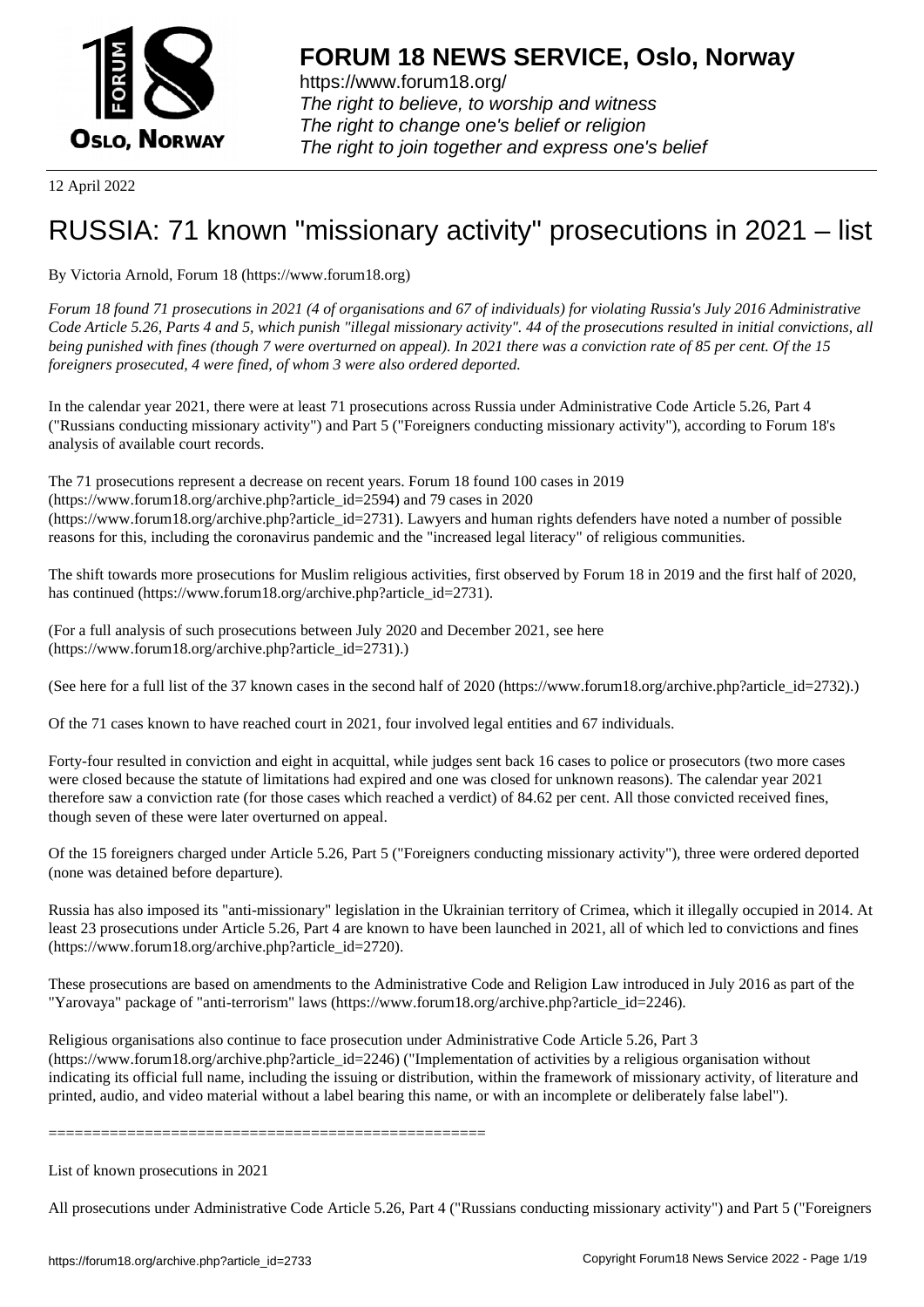hearing. The list is based on court decisions and court records seen by Forum 18, and other information.

A fine of 50,000 Roubles represented nearly four weeks' average wages in 2021 for those in work or nearly 13 weeks' average state retirement pension.

1) 1 January 2021

Part 5

Name: D.R. Makhmudzhonov

Punishment: none – case sent back and not resubmitted

Court: Butyrsky District Court, Moscow

Circumstances: same case as Mukhammadzhonov, Nasirzhan, Mamasharifov, and Tursunov (below) – after Interior Ministry Counter-Extremism Centre and FSB inspection of compliance with anti-terrorism and migration law, Muslim (citizenship unknown) charged for "participation on a regular basis in Muslim religious worship (collective prayer, namaz), as well as the reading of sermons with other citizens", in their accommodation; judge notes lack of evidence of "defining feature" of missionary activity

Appeal: none

2) 1 January 2021

Part 5

Name: Kh.Kh. Mukhammadzhonov

Punishment: none – case sent back and not resubmitted

Court: Butyrsky District Court, Moscow

Circumstances: same case as Makhmudzhonov (above) and Nasirzhan, Mamasharifov, and Tursunov (below) – after Interior Ministry Counter-Extremism Centre and FSB inspection of compliance with anti-terrorism and migration law, Muslim (citizenship unknown) charged for "participation on a regular basis in Muslim religious worship (collective prayer, namaz), as well as the reading of sermons with other citizens", in their accommodation; judge notes lack of evidence of "defining feature" of missionary activity

Appeal: none

3) 1 January 2021

Part 5

Name: U.B. Nasirzhan

Punishment: none – case sent back and not resubmitted

Court: Butyrsky District Court, Moscow

Circumstances: same case as Makhmudzhonov and Mukhammadzhonov (above) and Mamasharifov and Tursunov (below) – after Interior Ministry Counter-Extremism Centre and FSB inspection of compliance with anti-terrorism and migration law, Muslim (citizenship unknown) charged for "participation on a regular basis in Muslim religious worship (collective prayer, namaz), as well as the reading of sermons with other citizens", in their accommodation; judge notes lack of evidence of "defining feature" of missionary activity

Appeal: none

4) 1 January 2021

Part 5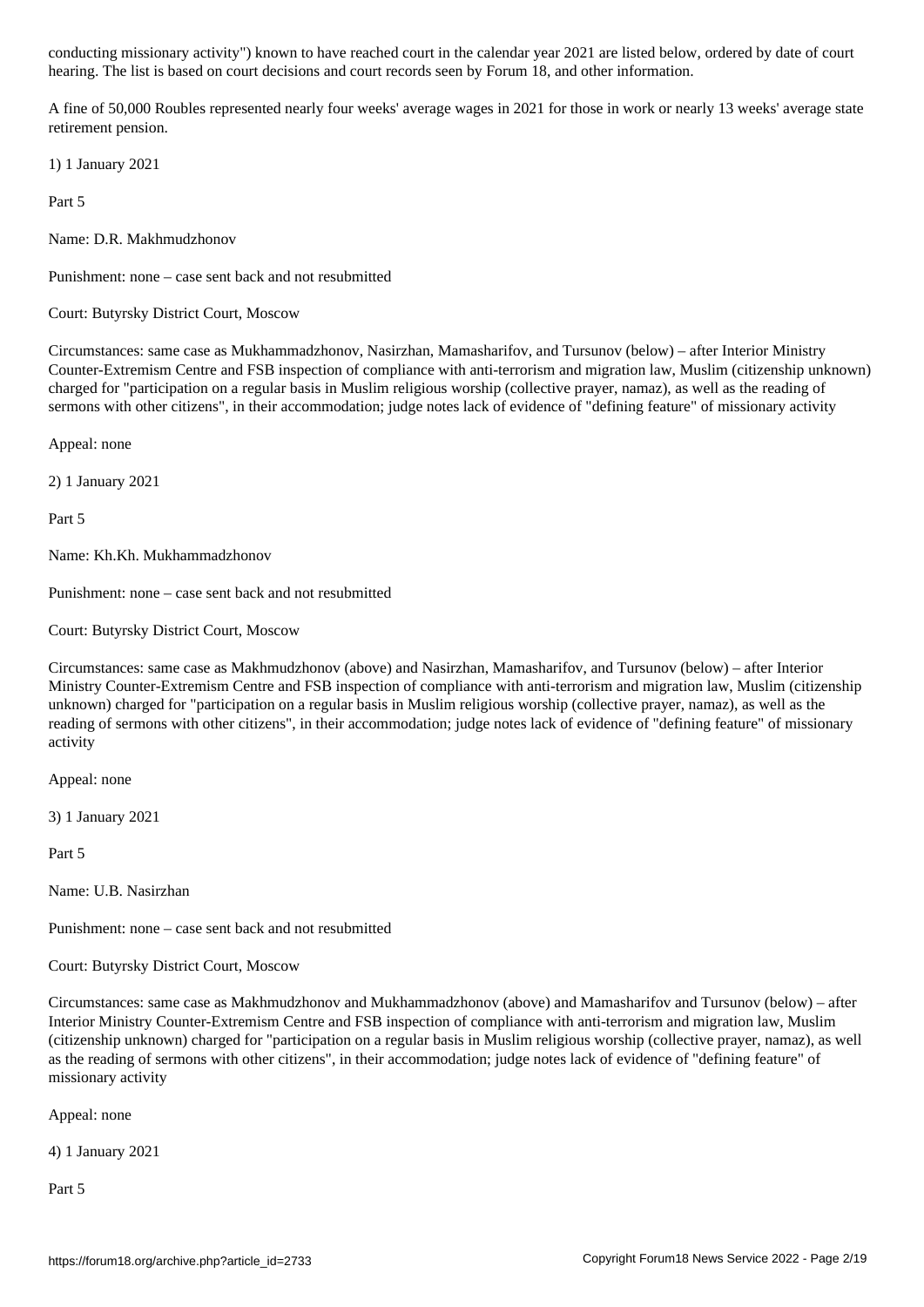Punishment: none – case sent back and not resubmitted

Court: Butyrsky District Court, Moscow

Circumstances: same case as Makhmudzhonov, Mukhammadzhonov, and Nasirzhan (above) and Tursunov (below) – after Interior Ministry Counter-Extremism Centre and FSB inspection of compliance with anti-terrorism and migration law, Muslim (citizenship unknown) charged for "participation on a regular basis in Muslim religious worship (collective prayer, namaz), as well as the reading of sermons with other citizens", in their accommodation; judge notes lack of evidence of "defining feature" of missionary activity

Appeal: none

5) 1 January 2021

Part 5

Name: N.R. Tursunov

Punishment: none – case sent back and not resubmitted

Court: Butyrsky District Court, Moscow

Circumstances: same case as Makhmudzhonov, Mukhammadzhonov, Nasirzhan, and Mamasharifov (above) – after Interior Ministry Counter-Extremism Centre and FSB inspection of compliance with anti-terrorism and migration law, Muslim (citizenship unknown) charged for "participation on a regular basis in Muslim religious worship (collective prayer, namaz), as well as the reading of sermons with other citizens", in their accommodation; judge notes lack of evidence of "defining feature" of missionary activity

Appeal: none

6) 20 January 2021

Name: Zhanna Albertovna Kuzina

Punishment: 5,000 Roubles

Court: Uzlovaya District Magistrate's Court No. 43, Tula Region

Circumstances: same case as Rudnev (below) – after inspection by Interior Ministry Counter-Extremism Centre officers, Seventh-day Adventist charged for running Saturday school, involving prayer and Bible study, in house belonging to church, "without documents confirming the right to hold this religious event"; defence stated that only church members were present – judge concludes that no evidence of their membership presented in case file (based on church's statutory requirement for personal application for membership)

Appeal: successful (no offence committed – 2018 Constitutional Court definition of "missionary activity" (https://www.forum18.org/archive.php?article\_id=2377) cited) – 1 April 2021, Uzlovaya City Court, Tula Region

7) 20 January 2021

Name: Sergey Vladimirovich Rudnev

Punishment: 5,000 Roubles

Court: Uzlovaya District Magistrate's Court No. 43, Tula Region

Circumstances: same case as Kuzina (above) – after inspection by Interior Ministry Counter-Extremism Centre officers, Seventh-day Adventist charged for leading religious worship in house belonging to church, "without documents confirming the right to hold this religious event"; defence stated that only church members were present – judge concludes that no evidence of their membership presented in case file (based on church's statutory requirement for personal application for membership)

Appeal: successful (no offence committed – 2018 Constitutional Court definition (https://www.forum18.org/archive.php?article\_id=2377) cited) – 1 April 2021, Uzlovaya City Court, Tula Region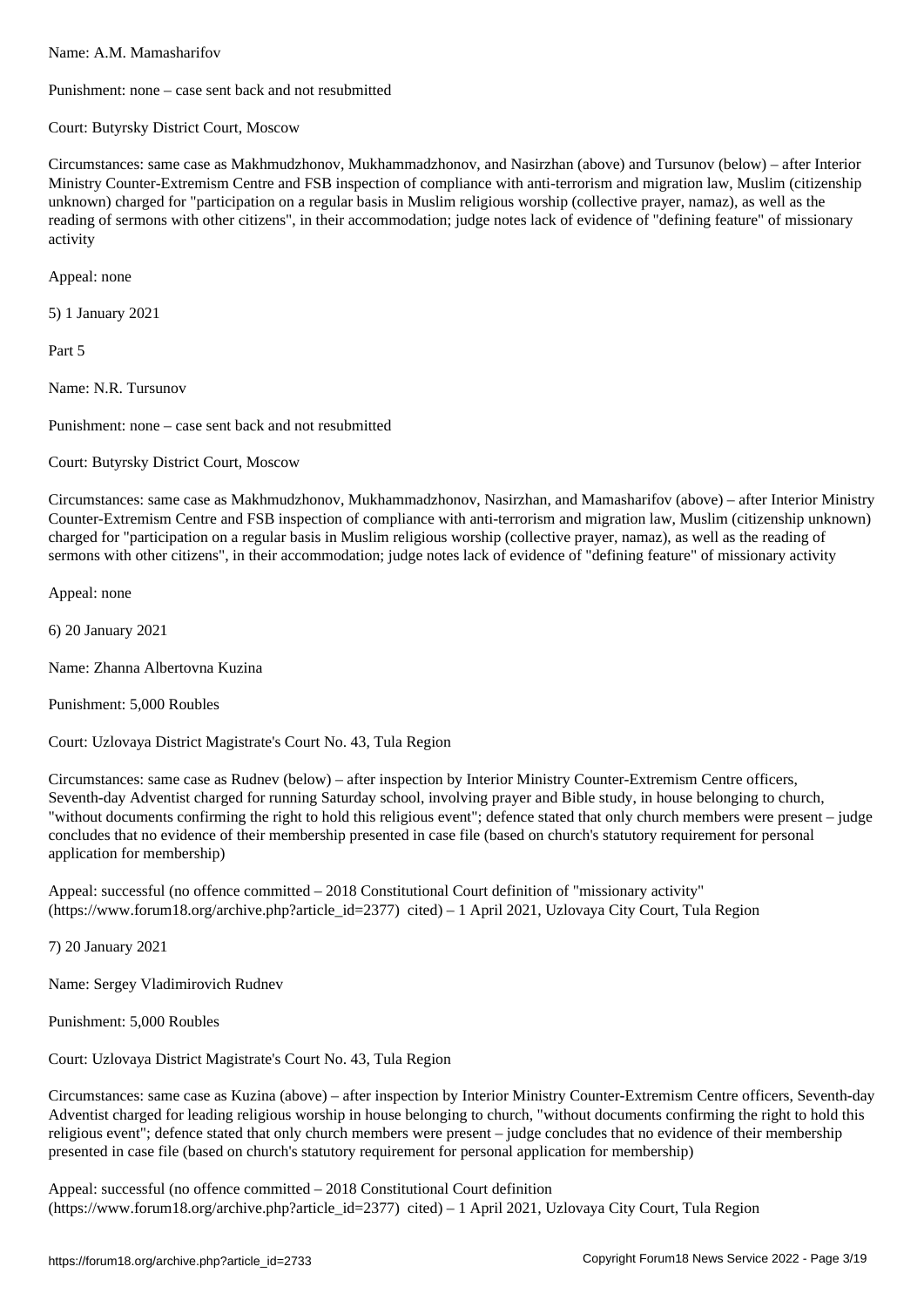Name: Alo Ibrokhimovich Bobomurodov

Punishment: none – acquitted

8) 22 January 2021

Court: Zavolzhsky District Magistrate's Court No. 5, Tver

Circumstances: Muslim charged (by prosecutor, after FSB inspection) for reading Friday prayers for fellow workers in a prayer room provided by their employer; defendant argued that "The prayer service was attended only by Muslims who had expressed a wish to be there"; citing the Constitutional Court's 2018 clarification (https://www.forum18.org/archive.php?article\_id=2377) of missionary activity, judge noted that witnesses stated that only Muslims attended the prayers and there was no evidence that any non-Muslims were present, and concluded that "conducting the Muslim religious rite 'namaz' (prayer) among Muslims who profess Islam cannot be qualified as missionary in the sense of the [Religion Law], and therefore does not constitute an offence"; same case as Shrinov (below)

Appeal: by prosecution, unsuccessful – 10 March 2021, Zavolzhsky District Court, Tver

9) 25 January 2021

Name: Gafor Khomorovich Shirinov

Punishment: none – acquitted

Court: Zavolzhsky District Magistrate's Court No. 5, Tver

Circumstances: Muslim charged (by prosecutor, after FSB inspection) for reading Friday prayers for fellow workers in a prayer room provided by their employer – same case as Bobomurodov (above)

Appeal: by prosecution, unsuccessful – 15 March 2021, Zavolzhsky District Court, Tver

10) 4 February 2021

Name: Maksim Andreyevich Lopatka

Punishment: unknown fine

Court: Soviet District Magistrate's Court No. 4, Voronezh

Circumstances: Christian (unknown denomination) apparently charged for distributing religious literature while handing out hot meals.

Appeal: none

11) 14 February 2021

Name: unknown

Punishment: 5,000 Roubles

Court: Tabasaransky District Magistrate's Court No. 80, Republic of Dagestan

Circumstances: same case as below – Muslim charged for carrying out unknown missionary activity at a madrassah

Appeal: none

12) 14 February 2021

Name: unknown

Punishment: 5,000 Roubles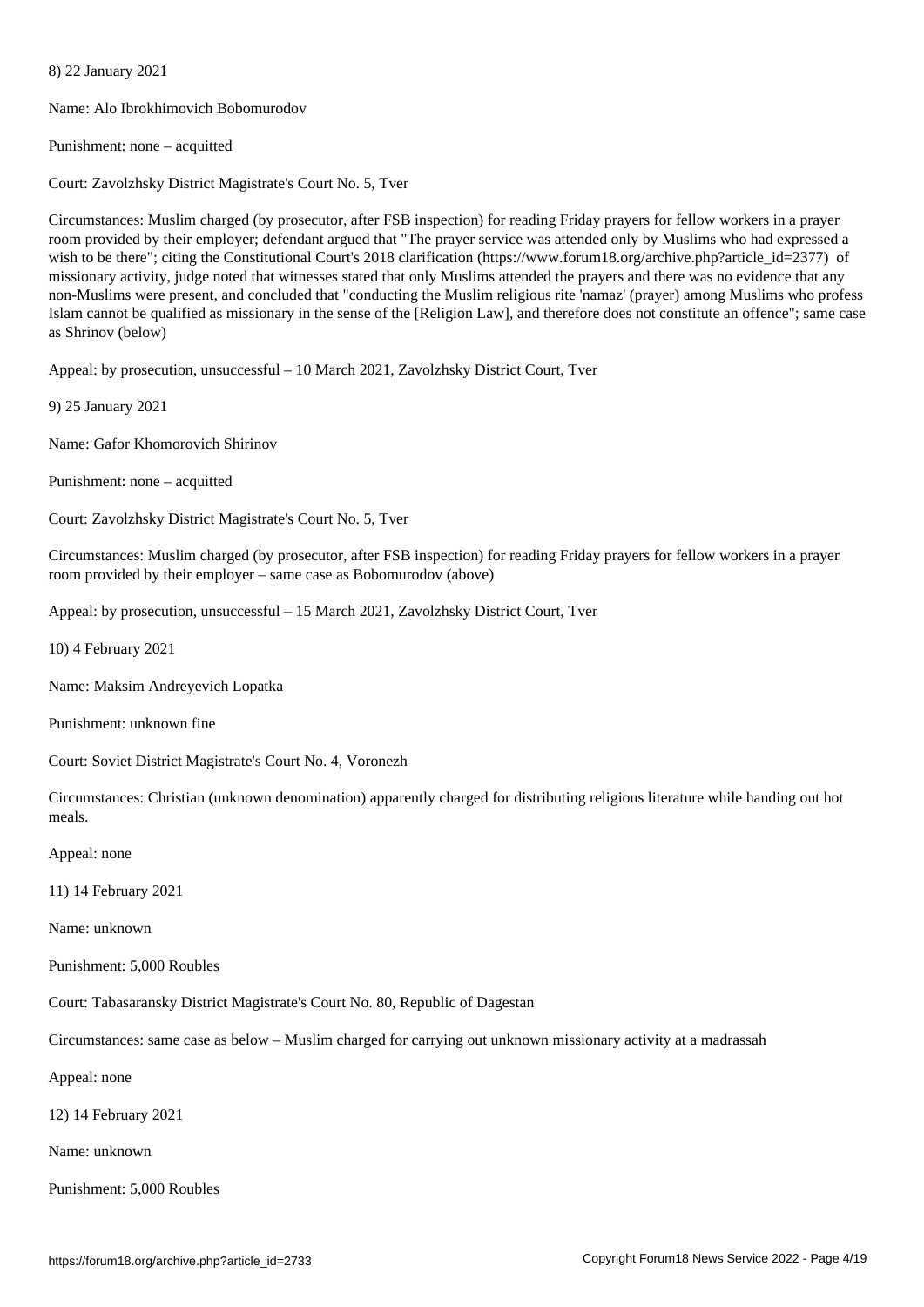Circumstances: same case as a above – Muslim charged for carrying out unknown missionary activity at a madrassah

Appeal: none

13) 18 February 2021

Part 5

Name: Dzheykhun Elkhan ogly Musayev

Punishment: 30,000 Roubles without deportation

Court: Myski City Court, Kemerovo Region

Circumstances: Azerbaijani citizen charged for carrying out unspecified missionary activity in unregistered and unfinished mosque belonging to the 'Commonwealth' Azerbaijani Community (a public organisation), without authorisation from religious group to carry out missionary activity; land plot designated for individual housing construction and no notification of existence of religious group submitted

Appeal: none

14) Unknown date, March 2021

Name: unknown

Punishment: 5,000 Roubles

Court: Novosergiyevka District Magistrate's Court No. 2, Orenburg Region

Circumstances: leader of Baptist Union religious group charged after prosecutor's office inspection for holding services "to which any person could come", according to district court press statement, and maintaining a library "in which anyone who wished could borrow a book" – without having submitted notification of existence of religious group

Appeal: none

15) 2 March 2021

Name: Abdulo Sirozhov

Punishment: none – case sent back and not resubmitted

Court: Borovsky District Magistrate's Court No. 20, Kaluga Region

Circumstances: Muslim, same case as Akplast (below); judge cites 2018 Constitutional Court clarification (https://www.forum18.org/archive.php?article\_id=2377) of missionary activity and concludes that case materials contain no evidence that defendant carried out missionary activity; "In itself, the collective reading of books on religious subjects without the presence of the defining feature of missionary activity does not constitute an offence under Part 4"

Appeal: none

16) 2 March 2021

Name: Akplast (building materials manufacturing company)

Punishment: none – case sent back and not resubmitted

Court: Borovsky District Magistrate's Court No. 20, Kaluga Region

Circumstances: same case as Sirozhov (above); judge cites 2018 Constitutional Court clarification (https://www.forum18.org/archive.php?article\_id=2377) of missionary activity and concludes that case materials contain no evidence that company (which provided a Muslim prayer room for employees) carried out missionary activity; "In itself, the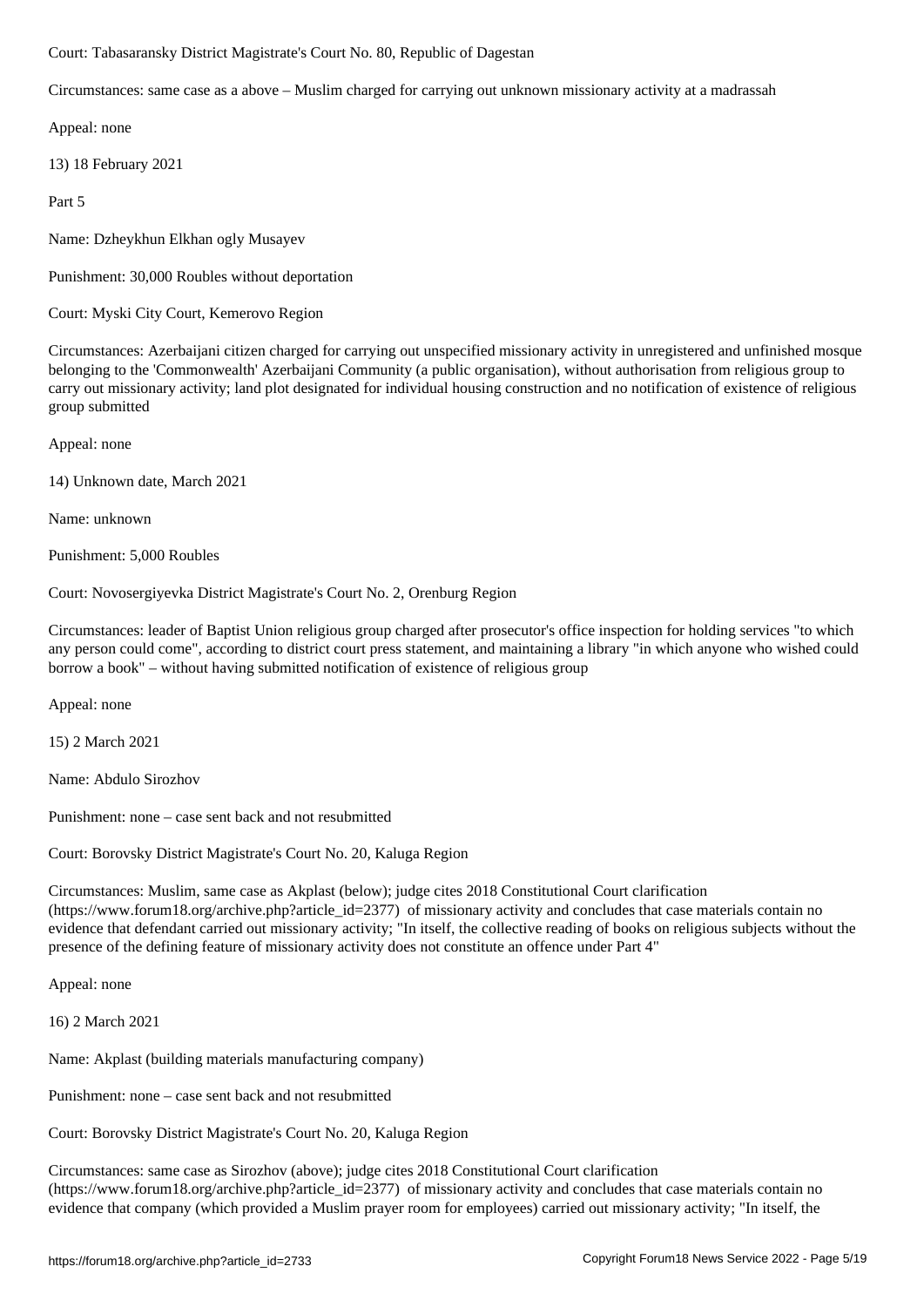Appeal: none

17) 11 March 2021

Part 5

Name: Shakhmar Gazarkhan ogly Safarov

Punishment: 30,000 Roubles without deportation

Court: October District Court, Saratov

Circumstances: Azerbaijani citizen (religious affiliation unknown) charged for carrying out unspecified missionary activity without having submitted notification of the existence of a religious group

Appeal: none

18) 16 March 2021

Name: Mikhail Aleksandrovich Frolov

Punishment: none – statute of limitations

Court: Solnechegorsk Magistrate's Court No. 329, Moscow Region

Circumstances: Society for Krishna Consciousness adherent charged by police for carrying out unspecified "missionary activity" without authorisation from religious group; case initially sent back for technical insufficiencies on 4 February 2021

Appeal: none

19) 26 March 2021

Name: Anvar Zarifovich Saleyev

Punishment: none – case sent back and not resubmitted

Court: Ostankino District Magistrate's Court No. 98, Moscow

Circumstances: Muslim (same case as Risalyat community below) – details unknown

Appeal: none

20) 26 March 2021

Name: Risalyat Muslim Community Local Religious Organisation

Punishment: none – case sent back and not resubmitted

Court: Ostankino District Magistrate's Court No. 98, Moscow

Circumstances: same case as Saleyev (above) – details unknown

Appeal: none

21) 31 March 2021

Part 5

Name: Toshpulat Ikramovich Melikov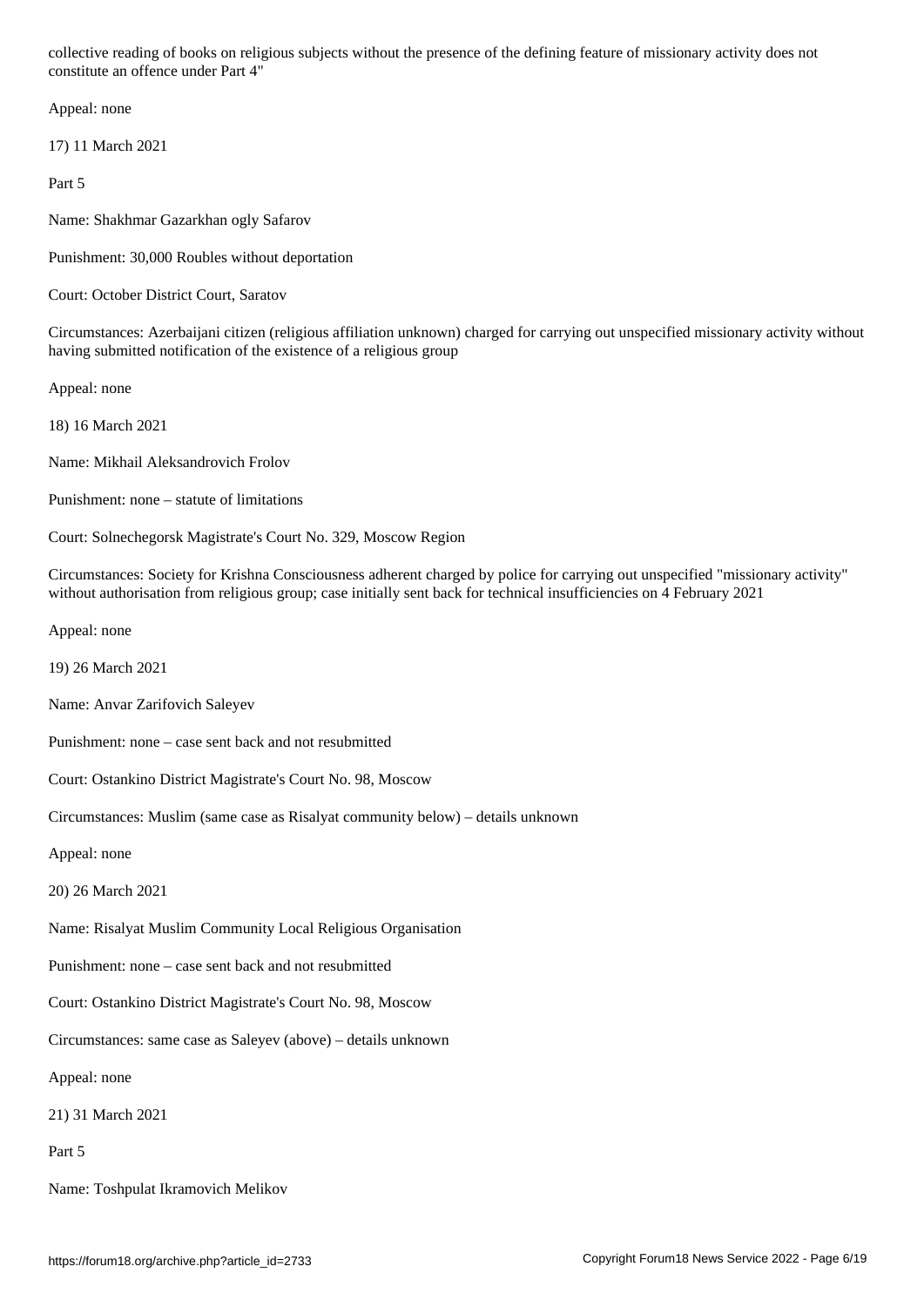Court: Pushkin District Court, St Petersburg

Circumstances: Uzbek citizen charged for "missionary activity in violation of the requirements of the law"; defendant stated he had only set up a prayer room for fellow Muslim employees at his workplace, and no other people had been invited or had attended; judge notes that case materials contained no information on what religious association defendant allegedly represented, or what beliefs he allegedly disseminated or how this was done

Appeal: none

22) 1 April 2021

Name: Kasim Magomedapandiyevich Dzhantemirov

Punishment: 7,000 Roubles

Court: Martynovsky District Magistrate's Court No. 1, Rostov Region

Circumstances: after prosecutor's office and FSB inspection of compliance with Extremism Law, leader of Muslim religious group "Khidayat" charged for "conducting prayers and performing religious rites for the purpose of collectively practicing Islam and disseminating the faith – that is, carrying out missionary activities, in the absence of documents confirming the authority to carry out missionary activities", in the group's prayer house

Appeal: unsuccessful – 17 May 2021, Martynovsky District Court, Rostov Region

23) 7 April 2021

Name: Gennady Mikhailovich Tutarinov

Punishment: unknown fine

Court: Mikhailovsky District Magistrate's Court, Amur Region

Circumstances: Council of Churches Baptist charged for handing out religious literature in the street and talking to people about faith in Jesus – confronted by two plain-clothes FSB officers

Appeal: successful (no offence committed) – 2 August 2021, Mikhailovsky District Court, Amur Region

24) 8 April 2021

Name: Vitaly Valentinovich Glebov

Punishment: 5,000 Roubles

Court: Obninsk District Magistrate's Court No. 15, Kaluga Region

Circumstances: Council of Churches Baptist charged for holding Bible study in private house attended by several unknown people – FSB officers arrived shortly after they left

Appeal: unsuccessful – 22 June 2021, Obninsk City Court, Kaluga Region

25) 8 April 2021

Name: Andrey Aleksandrovich Sheremetov

Punishment: 5,000 Roubles

Court: Belgorod District Magistrate's Court No. 3, Belgorod Region

Circumstances: Council of Churches Baptist charged by police after report from member of the public about people distributing Bibles inside a shopping centre; witness testified that he had been given a Bible and instructions on "how to read it correctly", and told that details of services could be found online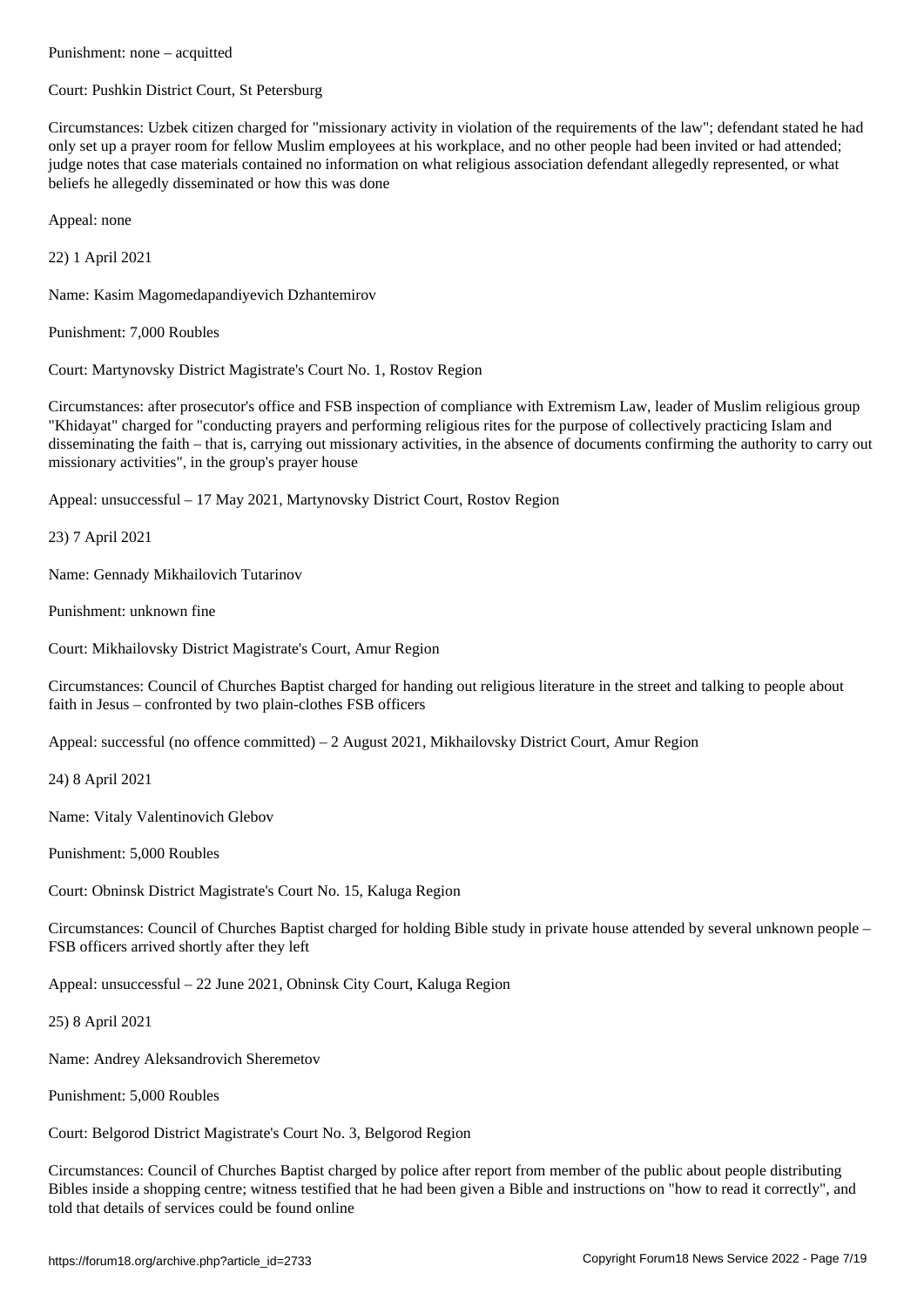Appeal: none

26) 9 April 2021

Name: Ilya Aleksandrovich Naumenko

Punishment: none – case sent back and not resubmitted

Court: Shebekino and Shebekino District Magistrate's Court No. 1, Belgorod Region

Circumstances: Baptist charged for display of religious literature in cafe; in light of 2018 Constitutional Court clarification (https://www.forum18.org/archive.php?article\_id=2377), judge concludes that no evidence presented that defendant carried out missionary activity, or of how this was done.

Appeal: none

27) 12 April 2021

Name: D.M. Shiryayev

Punishment: 6000 Roubles

Court: Ust-Koksa District Magistrate's Court, Altay Republic

Circumstances: Seventh-day Adventist charged for distributing religious literature at airport (handing over one copy and laying out others in airport lounge "for public viewing") without authorisation from religious organisation; defendant claimed that he was acting on his own behalf, not religious organisation's, and was unaware of legal requirements on missionary activity; defendant was carrying documentation from publisher authorising him to "conduct surveys of public opinion, distribute the publisher's products, and conduct promotions" – judge concluded this did not grant right to perform missionary activity.

Appeal: none

28) 15 April 2021

Name: Magomed Arslanbekovich Asuyev

Punishment: 5,000 Roubles

Court: Prikubansky Inner-City District Magistrate's Court No. 240, Krasnodar

Circumstances: imam charged for leading weekly Friday prayers at Muslim prayer house for 100-200 people, without authorisation from a religious organisation

Appeal: none

29) 20 April 2021

Name: F.M Nurislamov

Punishment: 5,000 Roubles

Court: Kushnarenkovo District Magistrate's Court, Republic of Bashkortostan

Circumstances: Christian of unknown affiliation charged for distributing New Testament in the street – police appear to have been informed by member of the public; defendant claimed he was acting on his own behalf; same case as Kholbayev (see below).

Appeal: none

30) 20 April 2021

Name: R.Yu. Kholbayev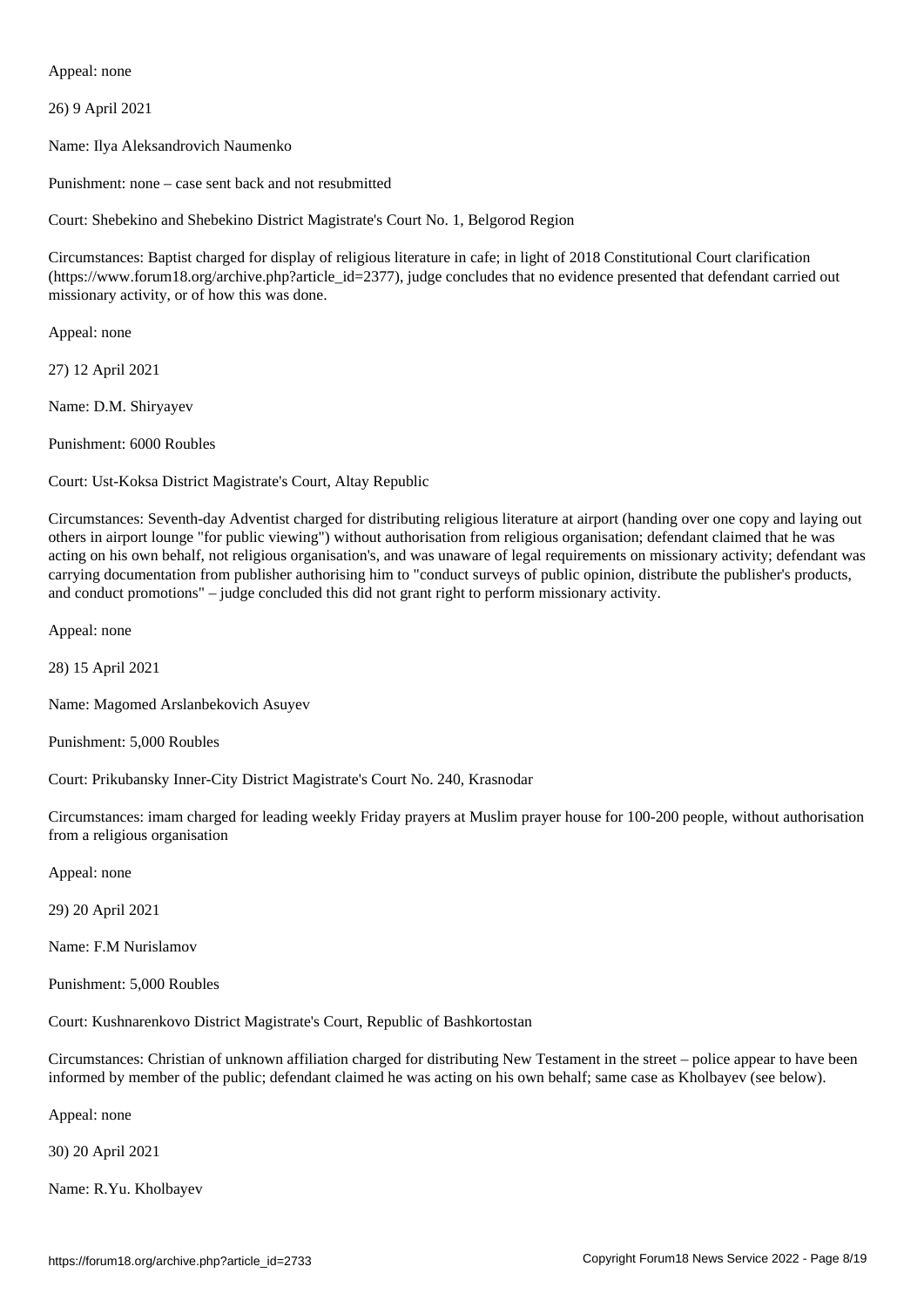Court: Kushnarenkovo District Magistrate's Court, Republic of Bashkortostan

Circumstances: Christian of unknown affiliation charged for distributing New Testament in the street – same case as Nurislamov (see above)

Appeal: none

31) 27 April 2021

Name: Konstantin Pavlovich Sklyarov

Punishment: 5,000 Roubles

Court: Central District Magistrate's Court No. 106, Sochi, Krasnodar Region

Circumstances: Hindu (follower of Vaishnavism) charged because he "led a religious event" at a cultural centre without authorisation from a religious organisation

Appeal: none

32) 14 May 2021

Name: Andrey Aleksandrovich Sheremetov

Punishment: 5,000 Roubles

Court: Western District Magistrate's Court No. 10, Belgorod

Circumstances: Council of Churches Baptist charged by police for organising two-day exhibition of Bible history in rented premises inside shopping centre (including display of Bibles and other literature, tours, and literature to take away) without authorisation from a religious organisation to carry out missionary activity; on basis of witness statements, judge concluded that defendant "told citizens about the Bible and suggested that they attend a [worship] meeting, which indicates that [his] activity .. had all the hallmarks of missionary activity, and was not a simple gift of printed materials and telling passers-by about his personal religious beliefs".

Appeal: unsuccessful – 21 July 2021, October District Court, Belgorod; cassational, unsuccessful (rejected without consideration) – 8 September 2021, 1st Cassational Court, Saratov

33) 20 May 2021

Name: Local Religious Organisation of Muslims of Uglich and Uglich District

Punishment: 50,000 Roubles

Court: Uglich District Magistrate's Court No. 3, Yaroslavl Region

Circumstances: after prosecutor's office inspection, Muslim community charged for carrying out "religious activity" on residential premises; community chairman argued that this was a service of Friday prayers, attended only by Muslims, conducted at his home because there was no space for Islamic worship elsewhere in the town; judge concludes that services constitute missionary activity because people other than the founder members of the religious organisation were present

Appeal: none

34) 24 May 2021

Name: Zakhid Saidrakhimov

Punishment: 5,000 Roubles

Court: Gubakha District Magistrate's Court No. 1, Perm Region

Circumstances: same case as Safarov (below); Muslim charged for reading prayers among fellow workers in Stellar Construction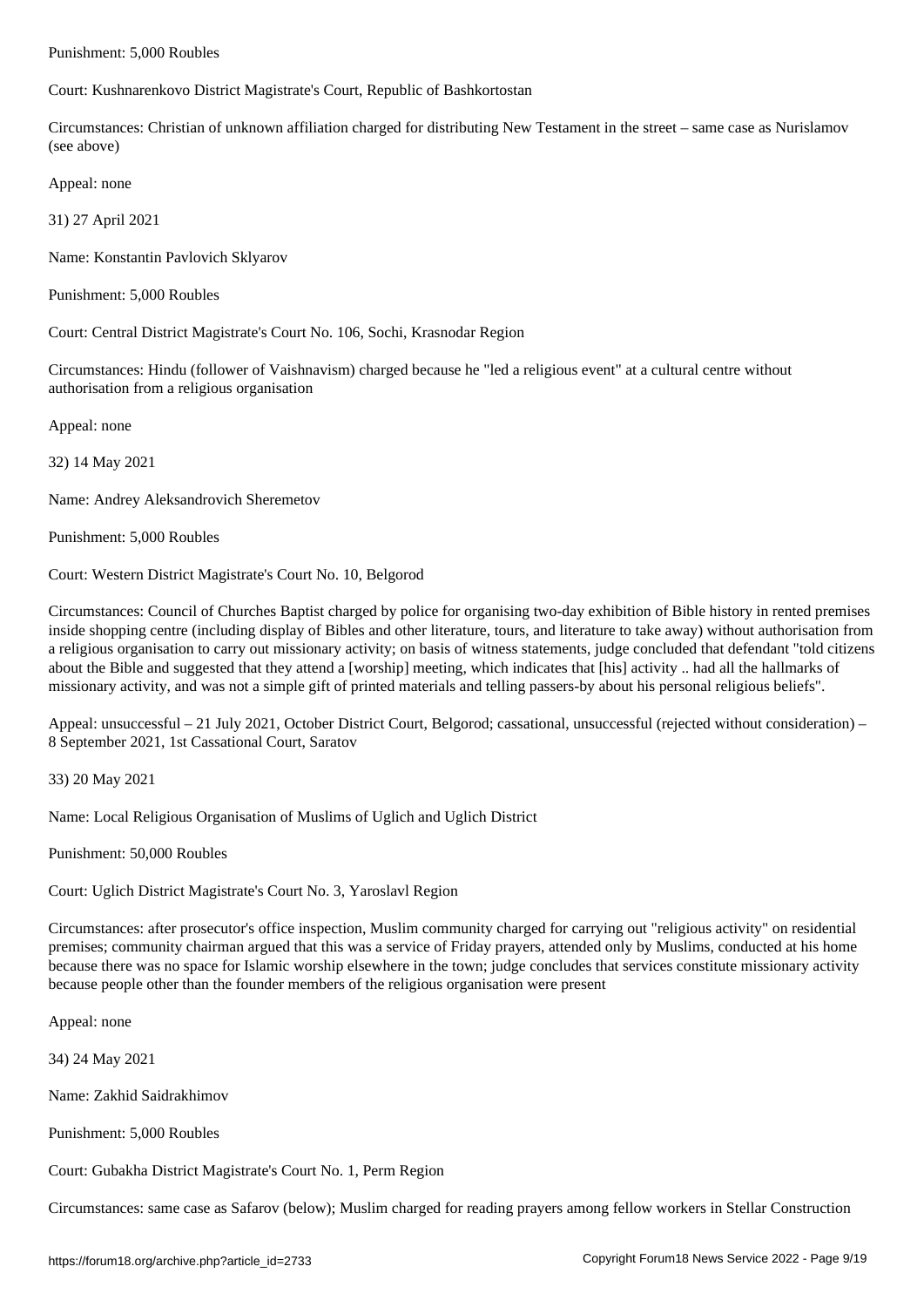out missionary activities on behalf of this religious organisation"

Appeal: none

35) 24 May 2021

Name: Kh. Sh. Safarov

Punishment: 5,000 Roubles

Court: Gubakha District Magistrate's Court No. 1, Perm Region

Circumstances: same case as Saidrakhimov (above); Muslim charged for reading prayers among fellow workers in Stellar Construction Company hostel "without a document issued by the governing body of a religious organisation and confirming the authority to carry out missionary activities on behalf of this religious organisation"

Appeal: none

36) 25 May 2021

Name: M.G. Aselderov

Punishment: 10,000 Roubles

Court: Orlovsky District Magistrate's Court No. 1, Rostov Region

Circumstances: Muslim charged by police for leading collective prayers and preaching in residential premises without being a member of the Spiritual Administration of Muslims of Rostov Region and without authorisation from any religious organisation

Appeal: none

37) 27 May 2021

Name: Isa Baumatgireyevich Khamkhoyev

Punishment: 5,000 Roubles

Court: Sunzha District Court, Republic of Ingushetiya

Circumstances: imam and former head of the Spiritual Centre of Muslims of the Republic of Ingushetiya charged for giving sermon in mosque and uploading video of it to Instagram, where it got 4000 views (found during prosecutor's office monitoring of the internet); religious organisation liquidated by Supreme Court of Republic of Ingushetiya in September 2019 – imam therefore deemed to be "continuing the activities" of a liquidated organisation, prohibited under anti-missionary amendment; no notification submitted of the creation of a religious group.

Appeal: successful (statute of limitations) – 14 July 2021, Supreme Court of Republic of Ingushetiya; cassational appeal lodged apparently by prosecution on 15 November 2021, 5th Cassational Court, Pyatigorsk

38) 28 May 2021

Name: Matvey Viktorovich Zagvozdkin

Punishment: none – acquitted

Court: Zavolzhsky District Magistrate's Court No. 5, Ulyanovsk

Circumstances: member of Protestant church charged by Interior Ministry Counter-Extremism Centre officials for uploading audio recordings of lectures, sermons, and services to church VKontakte group of which he is administrator, without labelling them with the religious organisation's official full name; defendant argued that he did not upload the files, which had already been uploaded when he joined the group; lawyer Vladimir Ozolin pointed out that defendant had authorisation to carry out missionary activity and that alleged offence should in any case be prosecuted under Part 3 (under which individuals cannot be liable), not Part 4; prosecution witness testified that he had listened to the recordings, become interested in the church, and attended a service; defence witnesses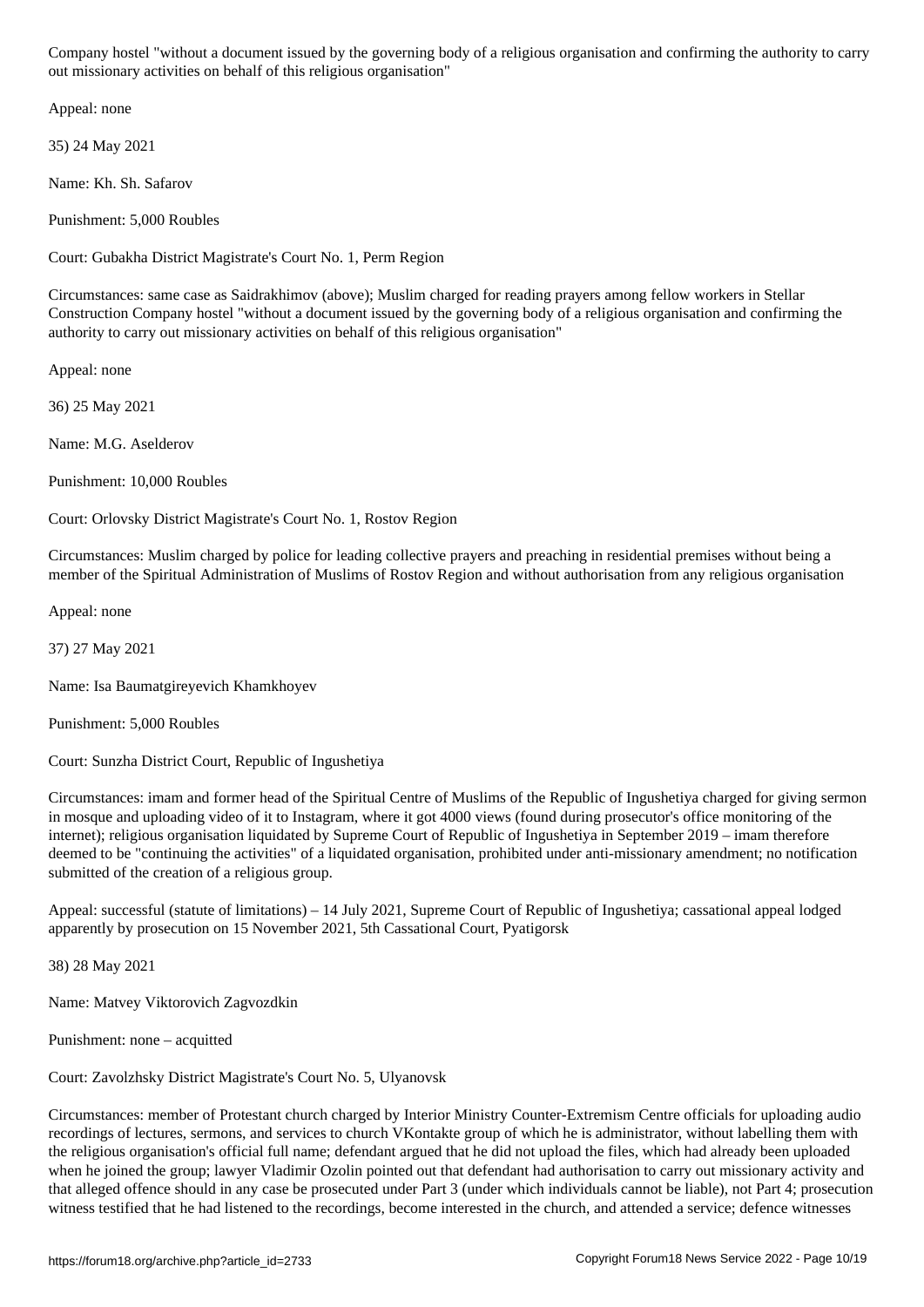$\Box$ wa.forum18.org/archive.php?article\_id=23777) of missionary activity and notes that, under the notes that, under the missionary activity activity and notes that, under the missionary activity and notes that, under the circumstances, defendant could only be found guilty if lacking written authorisation to carry out missionary activity, the Part 4 charge was "unwarranted", and defendant could not be liable under Part 3 – also noted no evidence that defendant had uploaded the recordings, and various technical deficiences in the indictment.

Appeal: none

39) 3 June 2021

Part 5

Name: Corey Daniel Shepherd

Punishment: 30,000 Roubles plus deportation (monitored independent departure)

Court: Soviet District Court, Astrakhan

Circumstances: US citizen and Baptist (in Russia as English teacher) charged by prosecutor on basis of information from Interior Ministry Counter-Extremism Centre, for being "initiator of religious activities aimed at revealing the essence of [his] beliefs among members of the religious group of Protestant-Baptists, the 'Southern Association of Baptists' and other persons present, on behalf of the specified religious association, telling those present about God, comparing different religions, [and] showing videos of religious preachers, in which the [Baptist faith] is described and praised" – specifically, for leading two multi-day events at a leisure centre, including prayers, without written authorisation from religious group; defendant also accused of running website and Instagram account "in order to spread the religious teachings of Protestant-Baptists"

Appeal: none

40) 4 June 2021

Name: Dmitry Aleksandrovich Armyaninov

Punishment: 7,000 Roubles

Court: Takhtamukhay District Magistrate's Court No. 1, Republic of Adygeya

Circumstances: same case as Tereshchenko (below) – on basis of inspection by FSB, Pentecostal charged for carrying out missionary activities at drug and alcohol rehab centre on behalf of Ark of Revelation church, without authorisation and without notification to Justice Ministry of group's existence; two residents testify that they and others took part in worship services and Bible study organised by defendant, and that they converted to the Protestant faith

Appeal: unsuccessful – 17 August 2021, Takhtamukhay District Court, Republic of Adygeya

41) 4 June 2021

Name: Sergey Nikolayevich Tereshchenko

Punishment: 7,000 Roubles

Court: Takhtamukhay District Magistrate's Court No. 1, Republic of Adygeya

Circumstances: same case as Armyaninov (above) – on basis of inspection by FSB, Pentecostal charged for carrying out missionary activities at drug and alcohol rehab centre on behalf of Ark of Revelation church, without authorisation and without notification to Justice Ministry of group's existence; two residents testify that they and others took part in worship services and Bible study organised by defendant, and that they converted to the Protestant faith

Appeal: successful (statute of limitations) – 23 July 2021, Takhtamukhay District Court, Republic of Adygeya

42) 7 June 2021

Name: Aleksey Borisovich Stepanov

Punishment: none – case sent back and not resubmitted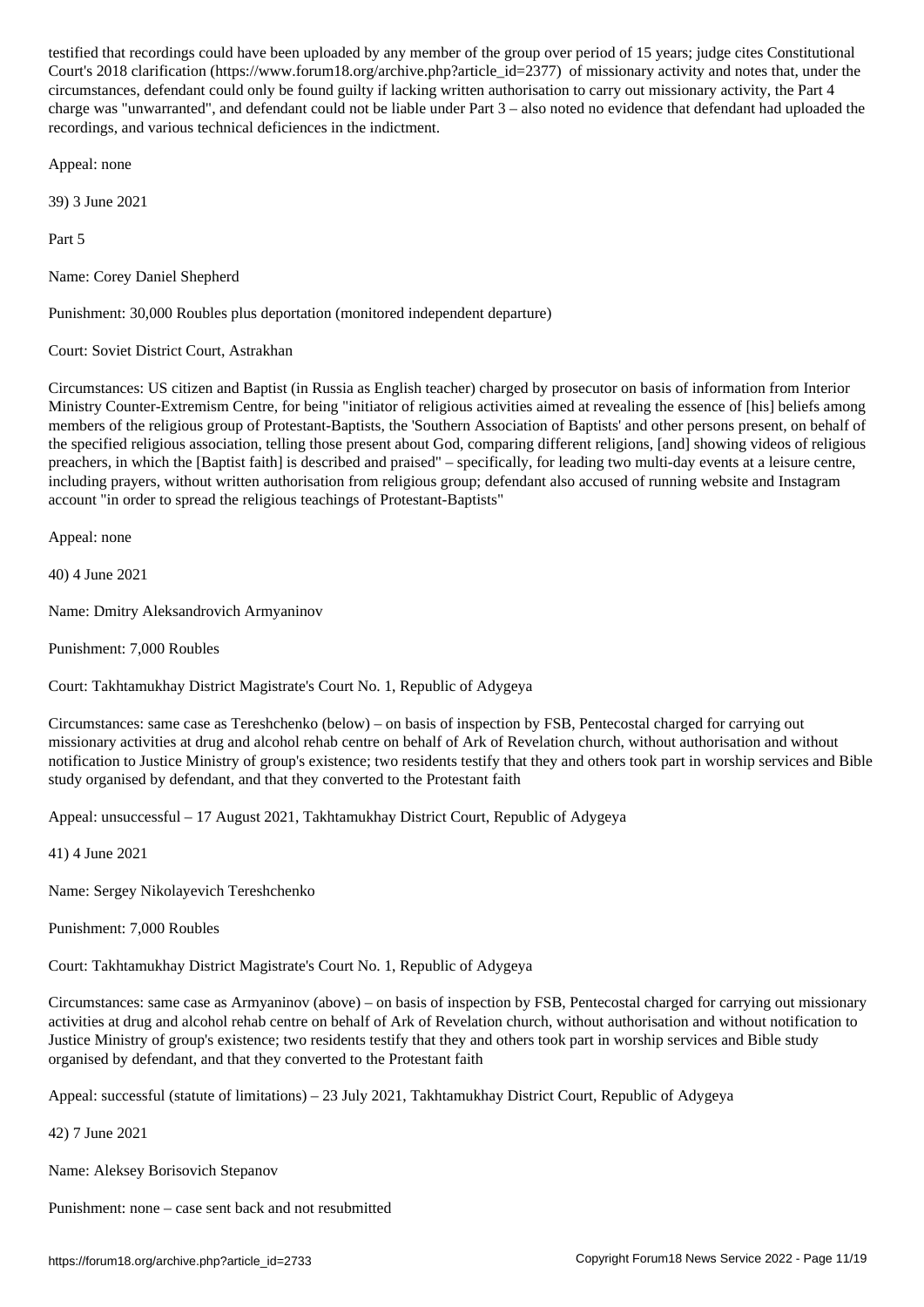Court: Nevsky District Magistrate's Court No. 134, St Petersburg

Circumstances: unknown

Appeal: none

43) 10 June 2021

Name: Yekaterina Anatolyevna Kalinkina

Punishment: 5,000 Roubles

Court: October District Magistrate's Court No. 5, Izhevsk, Udmurt Republic

Circumstances: Hindu (adherent of Shivaism) charged by prosecutor's office (after monitoring by Interior Ministry Counter-Extremism Centre) for posting information about festival in honour of Hindu god Shiva (time, date, contact details) on community page and own profile page on VKontakte, both fully accessible; defence argued that defendant "did not disseminate information about her beliefs, did not act in the interests of any association, her activities were not aimed at involving people in the membership of a religious association. Public dissemination of information about a specific religious doctrine, aimed at neutrally informing others about a religious association [and] its activities, cannot be regarded as missionary activity"; judge notes that no notification of creation of religious group sent to Justice Ministry, and thus invitations were an offence.

Appeal: unsuccessful – 23 August 2021, October District Court, Izhevsk, Udmurt Republic

44) 15 June 2021

Name: Regional Cultural-Educational Public Organisation "Ezrat-Akhim Sankt-Peterburg"

Punishment: none – sent back and not resubmitted

Court: Moscow District Magistrate's Court No. 118, St. Petersburg

Circumstances: Jewish cultural organisation – details unknown

Appeal: none

45) 22 June 2021

Part 5

Name: Pavel Vasilyevich Gerashchenko

Punishment: 30,000 Roubles without deportation

Court: Maysky District Court, Republic of Kabardino-Balkariya

Circumstances: Ukrainian citizen and Baptist pastor charged by police for disseminating information about his beliefs to four people – in person, online, and by giving them books – knowing that they were Muslims, without written authorisation from any Baptist organisation or group registered in the Republic

Appeal: none

46) 26 June 2021

Part 5

Name: Dmitry Sergeyevich Okovityy

Punishment: 30,000 Roubles without deportation

Court: Bezhitsky District Court, Bryansk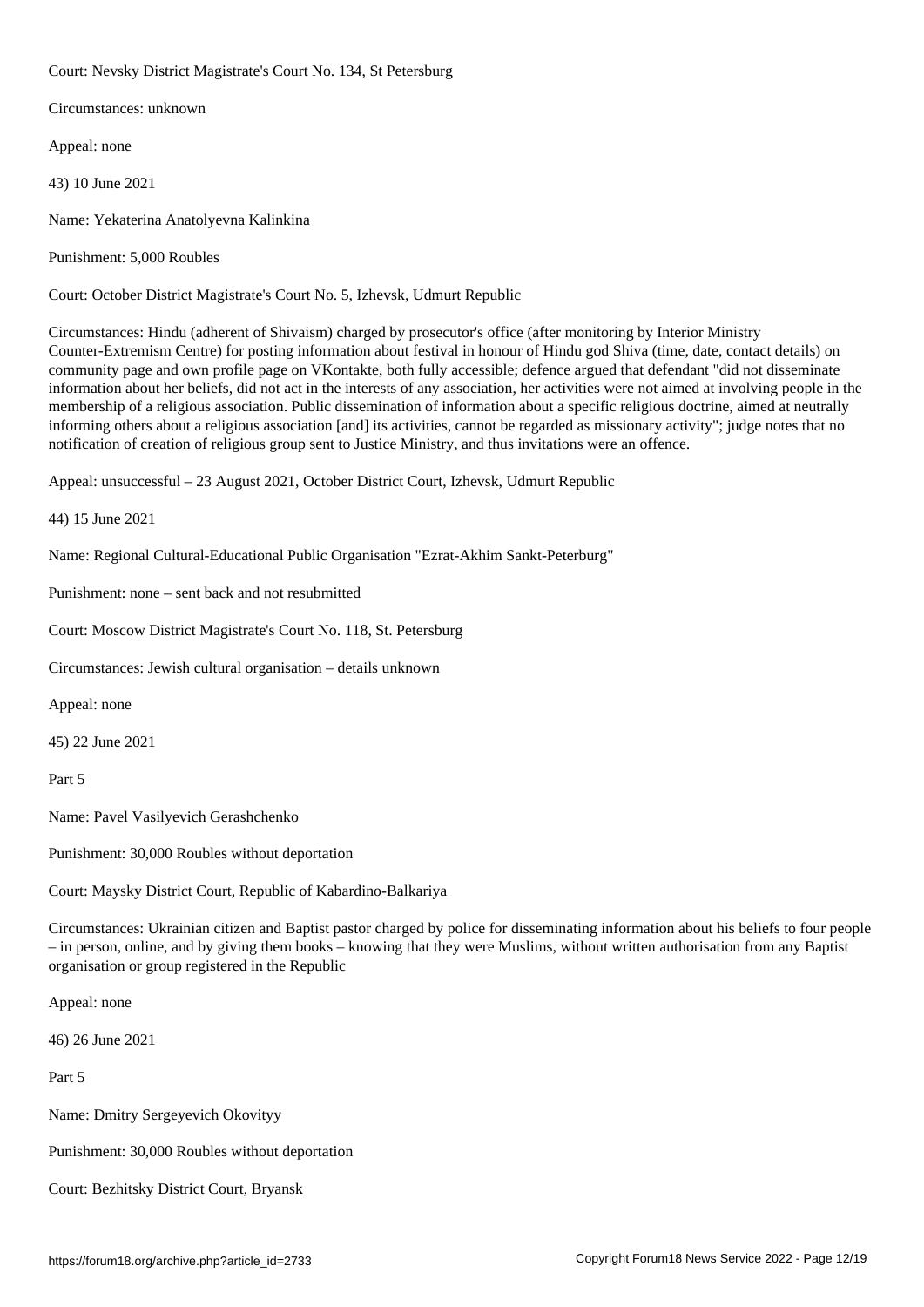, with a view religious organisation from religious organisation, by Power of the Resurrection  $P$ (Protestant religious group) in Bryansk; witness (not member of the church) testified that defendant called on attendees to carry out missionary activity in the region, and "disseminated information about his beliefs in order to involve [them] in the activities of Protestant religious structures"; defendant stated he had been invited by friend who leads religious group, in order to share his experiences of missionary work.

Appeal: unsuccessful – 9 September 2021, Bryansk Regional Court

47) 2 July 2021

Name: Vladimir Kharitonovich Popov

Punishment: 5,000 Roubles

Court: Armavir Magistrate's Court No. 8, Krasnodar Region

Circumstances: Council of Churches Baptist presbyter charged after prosecutor's office inspection of prayer house for holding services without authorisation from a religious organisation or group to carry out missionary activity; witness testified that he had attended services while not a member of the religious group and that access to the prayer house was not limited in any way

Appeal: none

48) 5 July 2021

Name: Yevgeny Markovich Tolochinsky

Punishment: none – case sent back and not resubmitted

Court: Vasileostrovsky District Magistrate's Court No. 11, St Petersburg

Circumstances: Jewish yeshiva director – details unknown

Appeal: none

49) 8 July 2021

Name: Gamzat Zurkanoyevich Magomedov

Punishment: 20,000 Roubles

Court: Maykop Magistrate's Court No. 3, Republic of Adygeya

Circumstances: Muslim charged by police for distributing As-salam Islamic newspaper as volunteer for charitable organisation "Way" ["Put"] at Maykop Central Market, "while not being a member of any religious organisation"; defendant argued that "distribution of this newspaper is his personal desire, in order to educate the population of Russia"

Appeal: unsuccessful – 2 September 2021, Maykop City Court, Republic of Adygeya

50) 12 July 2021

Part 5

Name: Zhamolidin Sotivoldyyevich Yakubov

Punishment: none – acquitted

Court: Livny District Court, Oryol Region

Circumstances: Muslim charged by police for leading worship in an "unregistered Muslim prayer house", without authorisation from a religious group; defendant stated that he was not a leader or member of any religious group or organisation, that the prayers had been in honour of a holiday, and that only Muslims had attended; judge does not directly cite 2018 Constitutional Court definition (https://www.forum18.org/archive.php?article\_id=2377), but refers to "defining feature" [sistemobrazuyushchy priznak] of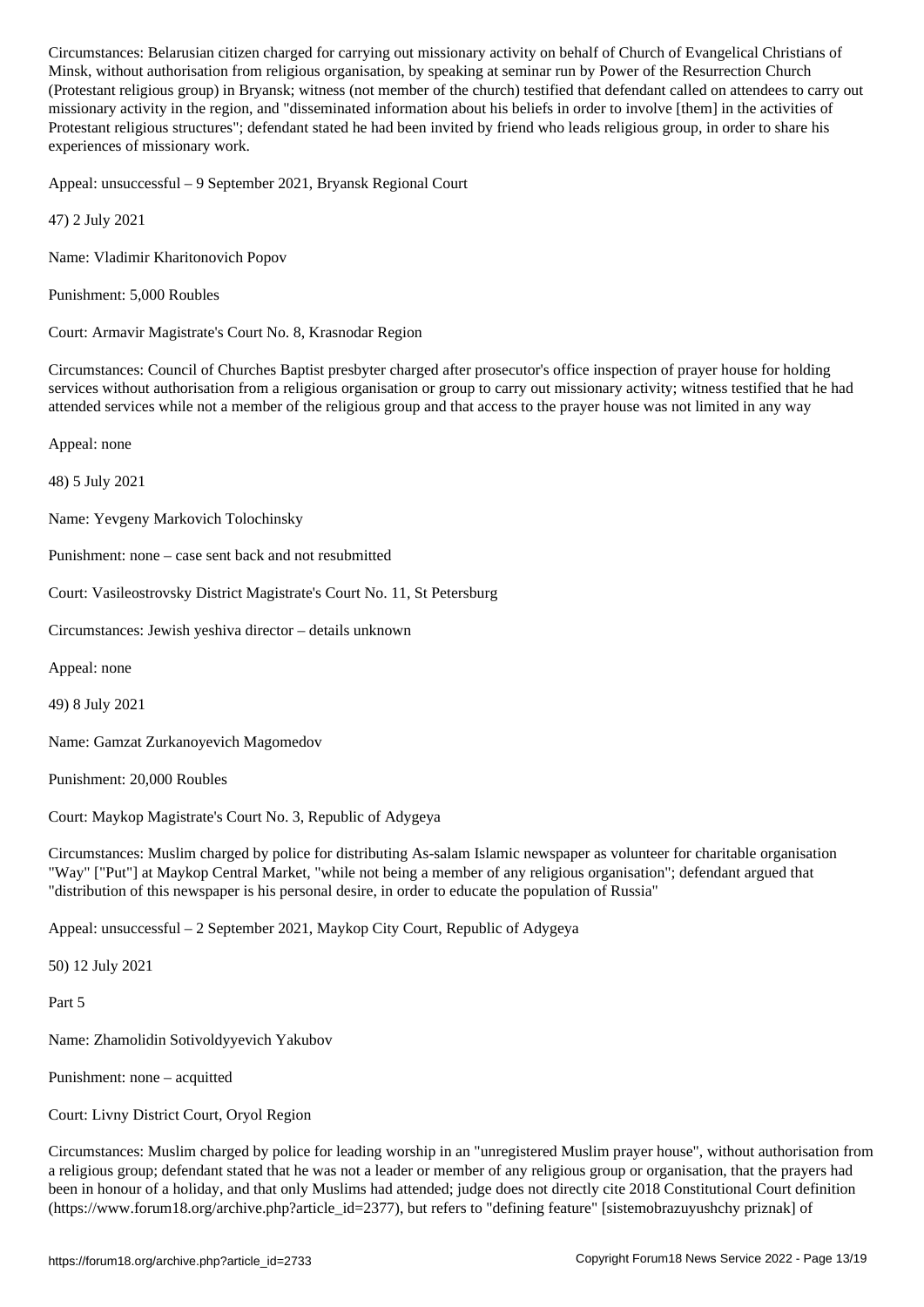cannot be regarded as missionary activity" Appeal: none 51) 15 July 2021 Name: Sh. M. Magomedov Punishment: unknown fine Court: Remontnoye District Magistrate's Court No. 2, Rostov Region Circumstances: unknown Appeal: none 52) 16 July 2021 Name: Konstantin Lvovich Loskutov Punishment: unknown fine Court: Maykop Magistrate's Court No. 3, Republic of Adygeya Circumstances: pastor of Protestant "Christian Business Fellowship"- details unknown Appeal: none 53) 19 July 2021 Name: Aleksey Vladimirovich Denisov Punishment: none – case sent back and not resubmitted Court: Novorossiysk Magistrate's Court No. 81, Krasnodar Region Circumstances: Society for Krishna Consciousness adherent charged by police for handing out books in the street, despite having written authorisation to carry out missionary activity; police did not indicate nature of violation in case materials Appeal: none 54) 5 August 2021

Name: Vener Bulatovich Kutlumbetov

Punishment: 5,000 Roubles, plus destruction of religious literature

Court: October District Magistrate's Court No. 3, Ufa, Republic of Bashkortostan

Circumstances: charged for attempting to hand out religious literature, including 34 copies of Christian newspaper "Do you believe?", at public transport stop, without authorisation from religious organisation or group; judge refers to Supreme Court's review of judicial practice re. missionary activity, but concludes that literature could not be described as "neutrally informing others about the religious association"; judge cites 2018 Constitutional Court clarification (https://www.forum18.org/archive.php?article\_id=2377)

Appeal: none

55) 18 August 2021

Part 5

Name: Makhmadvali Vokhidovich Tabarov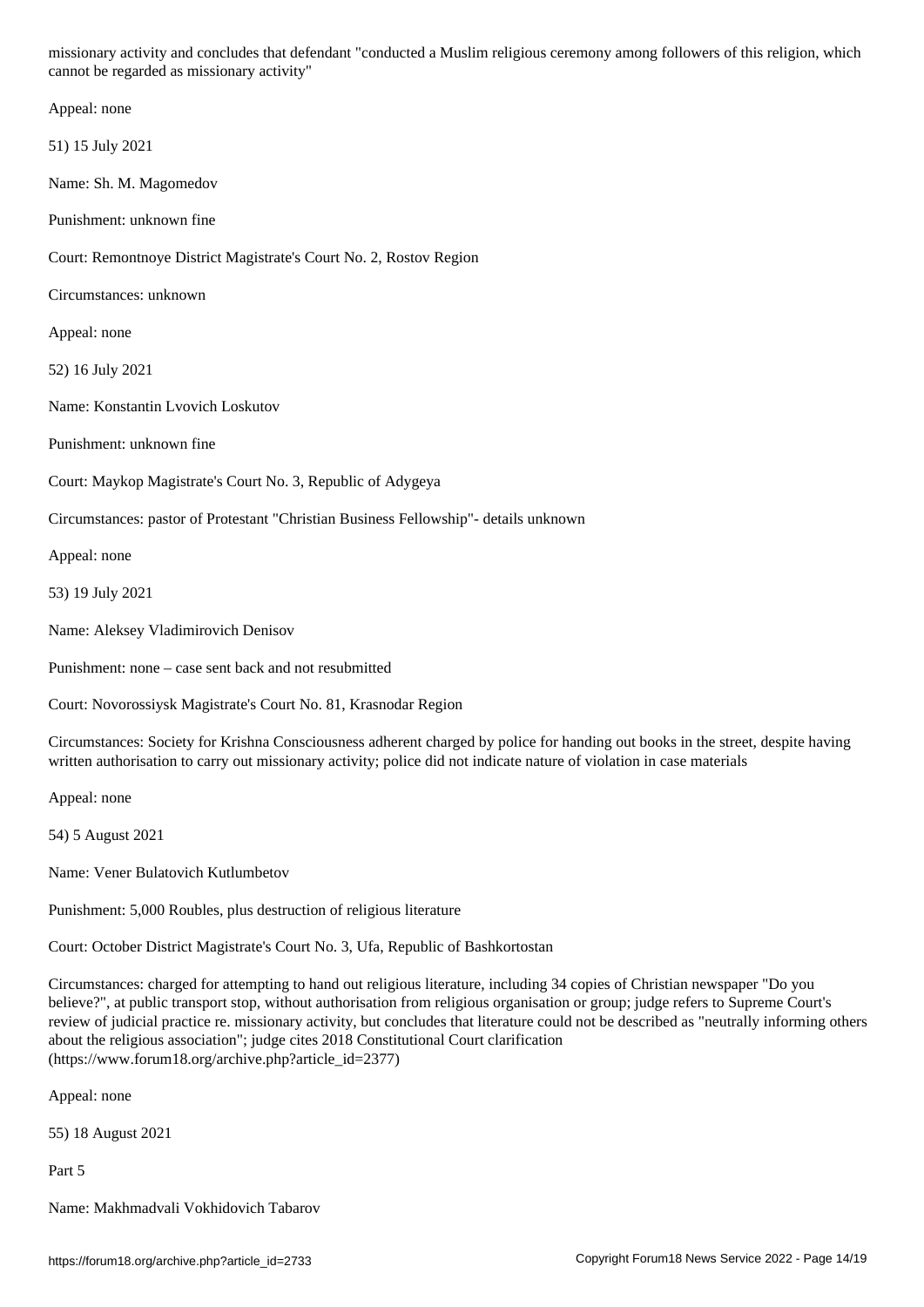Court: Yakutsk City Court, Republic of Sakha (Yakutiya)

Circumstances: Muslim charged by police for praying with others on residential premises, without authorisation to perform missionary activity; defence argued that this was merely the five prayers a day required in Islam, carried out in the room in which they slept, "which is not in violation of the law"; judge cites 2018 Constitutional Court definition (https://www.forum18.org/archive.php?article\_id=2377) in concluding that defendant did not carry out missionary activity "among persons who are not members of a religious association"

Appeal: none

56) 1 September 2021

Name: Vera Vasilyevna Lyalkina

Punishment: none – acquitted

Punishment: none – acquitted

Court: Irkutsk District Magistrate's Court No. 64, Irkutsk

Circumstances: Society for Krishna Consciousness adherent charged for giving book to another person inside a temple, without authorisation to carry out missionary activity

Appeal: none

57) 22 September 2021

Name: Inna Aleksandrovna Grabovetskaya

Punishment: none – acquitted

Court: Central District Magistrate's Court No. 4, Kemerovo

Circumstances: Hare Krishna adherent charged for distributing literature "related to the local religious organisation, the Kemerovo Society for Krishna Consciousness" in the street, whle not being a member of the organisation and not having written authorisation to carry out missionary activity on its behalf;

Appeal: by police, unsuccessful – 30 November 2021, Central District Court, Kemerovo

58) 23 September 2021

Name: Nail Amirovich Gubaydullin

Punishment: none – case sent back and not resubmitted

Court: Naberezhnyye Chelny Magistrate's Court No. 8, Tatarstan Republic

Circumstances: unknown

Appeal: none

59) 28 September 2021

Name: Daniyar Nabiyevich Imashev

Punishment: 15,000 Roubles

Court: Trusovsky District Magistrate's Court No. 5, Astrakhan

Circumstances: Muslim imam – details unknown

Appeal: successful (statute of limitations) – 1 December 2021, Trusovsky District Court, Astrakhan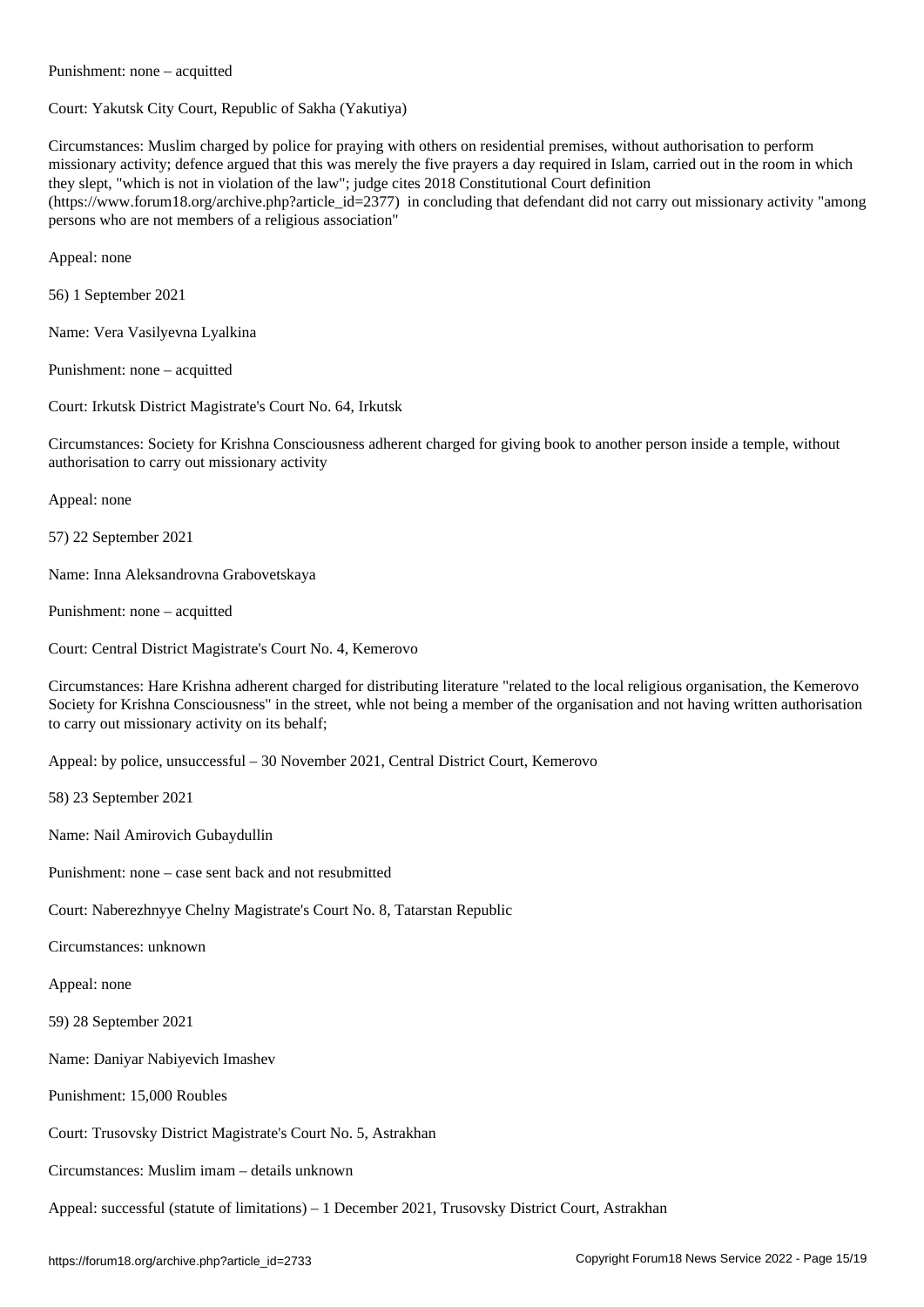Name: Nina Batradzovna Boronina

Punishment: unknown fine

 $\mathcal{F}$ 

Court: Prokhladny District Magistrate's Court No. 2, Republic of Kabardino-Balkariya

Circumstances: after FSB inspection, Seventh-day Adventist charged for selling Christian literature in her gift shop; defendant argued that it was personal property which was not for sale, but occasionally given as presents; also charged under Part 3

Appeal: outcome unknown, heard on 24 January 2022 – Prokhladny District Court, Republic of Kabardino-Balkariya

61) 12 October 2021

Name: Sergey Vladimirovich Nemchinov

Punishment: none – case sent back and not resubmitted

Court: Krasnoselsky District Magistrate's Court No. 101, St. Petersburg

Circumstances: unknown

Appeal: none

62) 13 October 2021

Name: Ayrat Mukharramovich Shakirov

Punishment: 5,000 Roubles

Court: Vysokaya Gora District Magistrate's Court No. 1, Tatarstan Republic

Circumstances: after prosecutor's office inspection of compliance with anti-extremism legislation (defendant found guilty in September 2020 under Administrative Code Article 20.3.1 for calling for independent Islamic Tatar state and sentenced to 40 hours' community service – also given warning re. extremist activity in June 2021), Muslim charged for preaching to c. 50 people at Friday prayers in mosque

Appeal: none

63) 28 October 2021

Name: Fyodor Nikolayevich Andronovich

Punishment: unknown fine

Court: Maykop Magistrate's Court No. 3, Republic of Adygeya

Circumstances: Bishop of Russian Church of Christians of Evangelical Faith (Pentecostals) – missionary activity unknown

Appeal: successful – 23 December 2021, Maykop City Court, Republic of Adygeya

64) 8 November 2021

Name: Inna Aleksandrovna Vlaskina

Punishment: 5,000 Roubles

Court: Snezhinsk Magistrate's Court No. 2, Chelyabinsk Region

Circumstances: Pentecostal Christian charged for reading prayers, psalms, and the Bible, performing karaoke, and "discussing and explaining" religious texts among non-members of the religious association, without authorisation from a religious group or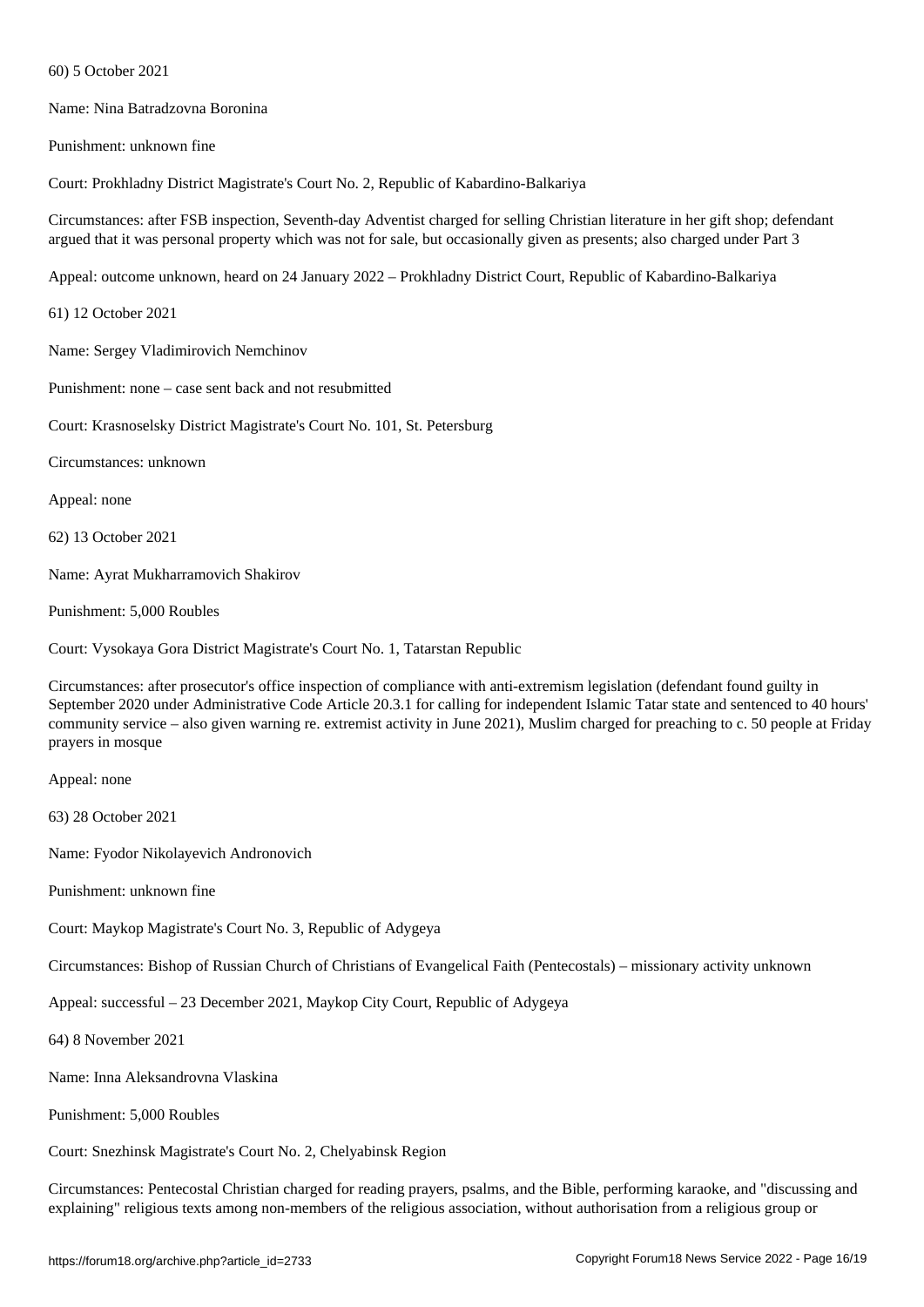$\mathcal{C}$ admits guilt; unclear who non-members were.

Appeal: none

65) 18 November 2021

Name: A. Zh. Shermatova

Punishment: none – case closed for unknown reasons

Court: Surgut Magistrate's Court No. 12, Khanty-Mansi Autonomous Region

Circumstances: unknown

Appeal: none

66) 19 November 2021

Part 5

Name: Saddarbek Uulu Umar

Punishment: 30,000 Roubles plus deportation (monitored independent departure)

Court: Vidnovsky District Court, Moscow Region

Circumstances: same case as Abdumazhit (below); Muslim and Kyrgyz citizen charged for teaching children about Islam on residential premises, without written authorisation from a religious organisation, "in conditions of free access to this building of an unlimited circle of persons, i.e. among persons who are not members of [the] religious organisation, aimed at disseminating information about the beliefs professed by this religious organisation"; judge acknowledges 2018 Constitutional Court definition (https://www.forum18.org/archive.php?article\_id=2377), but notes that defendant was in a private home, where missionary activity is prohibited

Appeal: none

67) 19 November 2021

Part 5

Name: Ruslanbek Uulu Abdumazhit

Punishment: 30,000 Roubles plus deportation (monitored independent departure)

Court: Vidnovsky District Court, Moscow Region

Circumstances: same case as Umar (above); Muslim and Kyrgyz citizen charged for teaching children about Islam on residential premises, without written authorisation from a religious organisation, "in conditions of free access to this building of an unlimited circle of persons, i.e. among persons who are not members of [the] religious organisation, aimed at disseminating information about the beliefs professed by this religious organisation"; judge acknowledges 2018 Constitutional Court definition (https://www.forum18.org/archive.php?article\_id=2377), but notes that defendant was in a private home, where missionary activity is prohibited

Appeal: none

68) Unknown date, December 2021

Name: Roman Segula

Punishment: 5,000 Roubles

Court: unknown Magistrate's Court, Kemerovo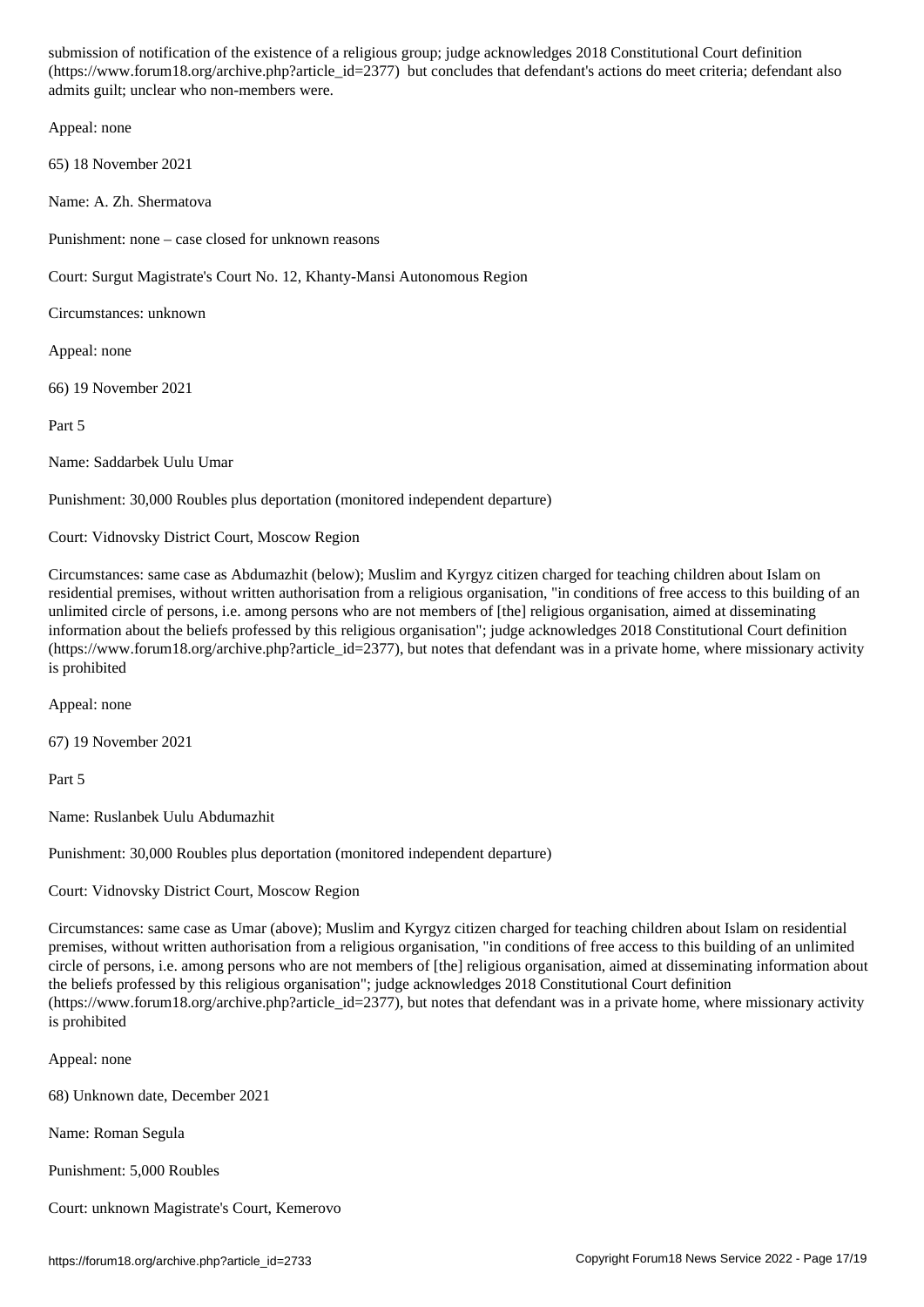Circumstances: pastor of Protestant "New Church" charged after inspection by Interior Ministry Counter-Extremism Centre officials for holding worship services in rented premises and advertising them on social media, without having submitted notification of the existence of a religious group

Appeal: none

69) 7 December 2021

Name: Alavudin Magamedaliyevich Abdullayev

Punishment: unknown fine

Court: Anapa District Magistrate's Court No. 3, Krasnodar Region

Circumstances: leader of religious group "Muslims of Anapa Resort Town" charged by prosecutor for unspecified missionary activity

Appeal: none

70) 15 December 2021

Name: Gamzat Zurkanoyevich Magomedov

Punishment: 25,000 Roubles

Court: Maykop City Court, Republic of Adygeya

Circumstances: Muslim charged by officer of Interior Ministry Counter-Extremism Centre for distributing copies of As-salam Islamic newspaper near Maykop Central Market, "not being a member of any religious organisation"; defence refers to 2018 Constitutional Court clarification (https://www.forum18.org/archive.php?article\_id=2377) but judge concludes that defendant's actions meet definition of missionary activity; higher penalty imposed for repeat offence

Appeal: lodged on 24 February 2022, Supreme Court of Republic of Adygeya

71) 27 December 2021

Name: Yevgeny Rinatovich Mamatbagin

Punishment: none – statute of limitations

Court: Central District Magistrate's Court No. 1, Chelyabinsk

Circumstances: Society for Krishna Consciousness adherent charged by police for handing out religious literature in the street, without authorisation from a religious organisation

Appeal: unsuccessful (by defence, in order to prove innocence) – 5 March 2022, Central District Court, Chelyabinsk

(END)

Full reports on freedom of thought, conscience and belief in Russia (https://www.forum18.org/archive.php?query=&religion=all&country=10)

For more background see Forum 18's survey of the general state of freedom of religion and belief in Russia (https://www.forum18.org/archive.php?article\_id=2246), as well as Forum 18's survey of the dramatic decline in this freedom related to Russia's Extremism Law (https://www.forum18.org/archive.php?article\_id=2215)

A personal commentary by the Director of the SOVA Center for Information and Analysis (https://www.sova-center.ru), Alexander Verkhovsky, about the systemic problems of Russian "anti-extremism" laws (https://www.forum18.org/archive.php?article\_id=1468)

Forum 18's compilation of Organisation for Security and Co-operation in Europe (OSCE) freedom of religion or belief commitments (https://www.forum18.org/archive.php?article\_id=1351)